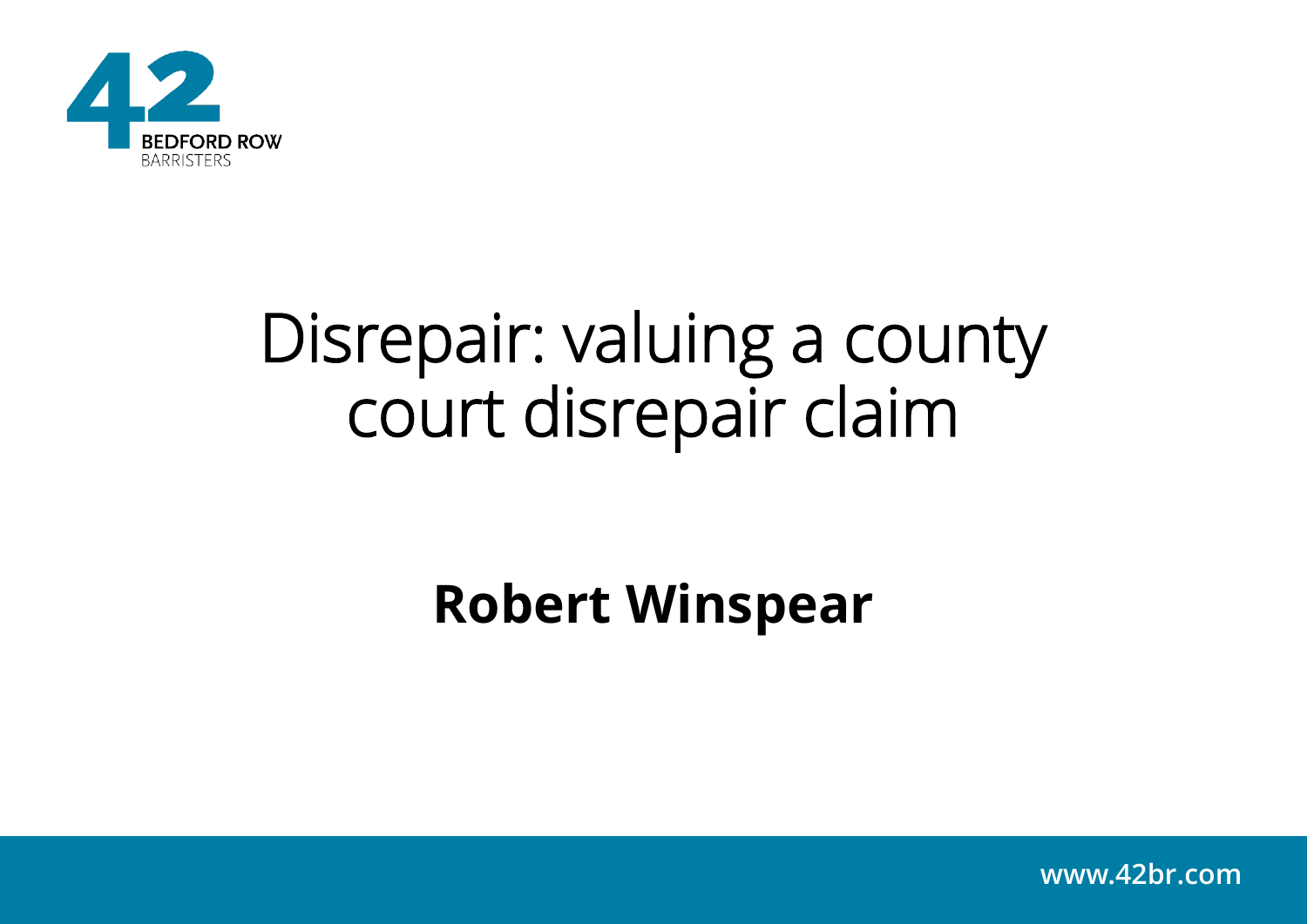

# PART 1

# Legal principles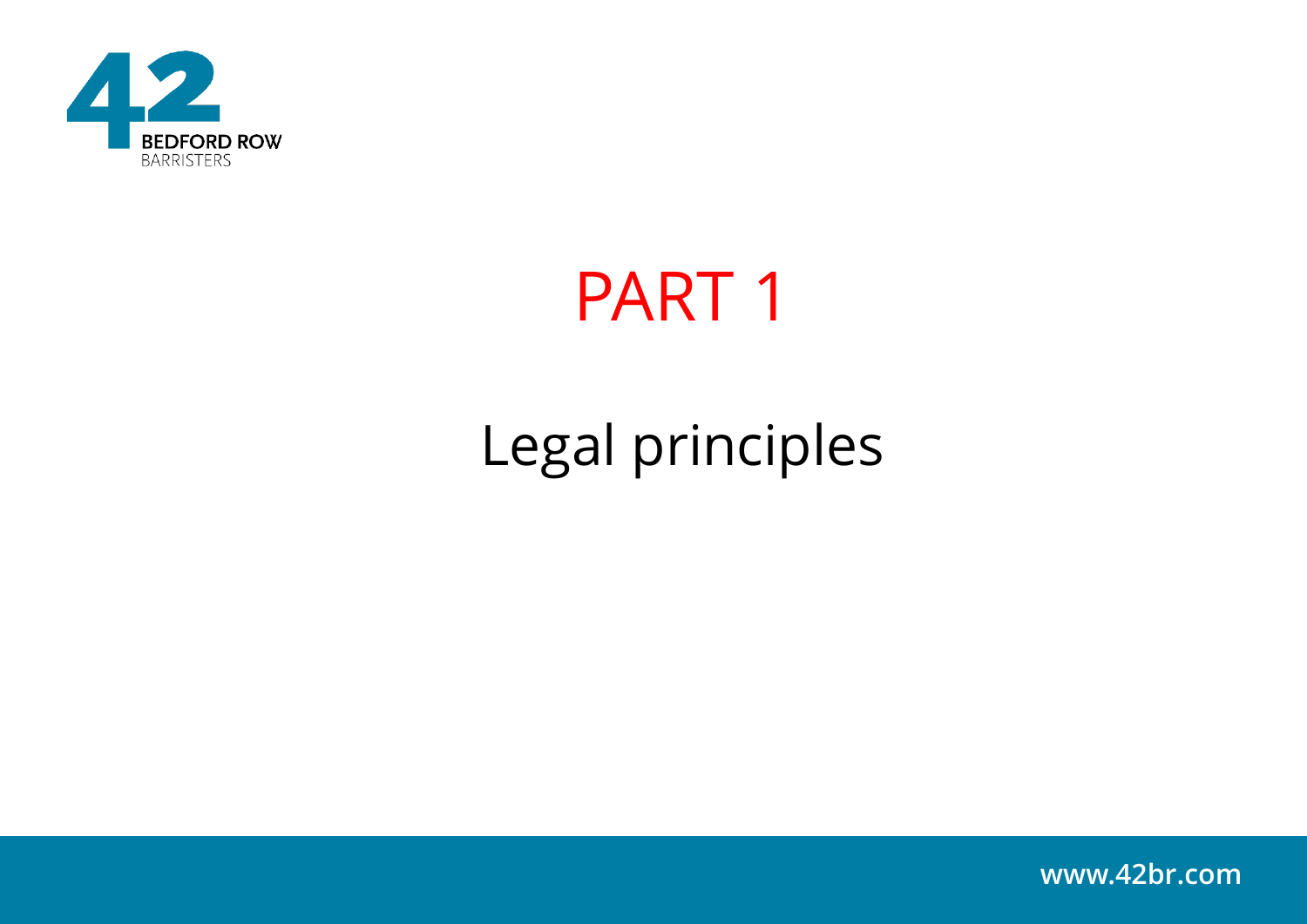

## **General principle: diminution of value**

- *Calabar Properties Ltd v Stitcher* [1984] 1 W.L.R 287
- *Wallace v Manchester City Council* [1998] EWCA Civ 1166
- *"The object of awarding damages against a landlord for breach of his covenant to repair is not to punish the landlord but, so far as money can, to restore the tenant to the position he would have been in had there been no breach."*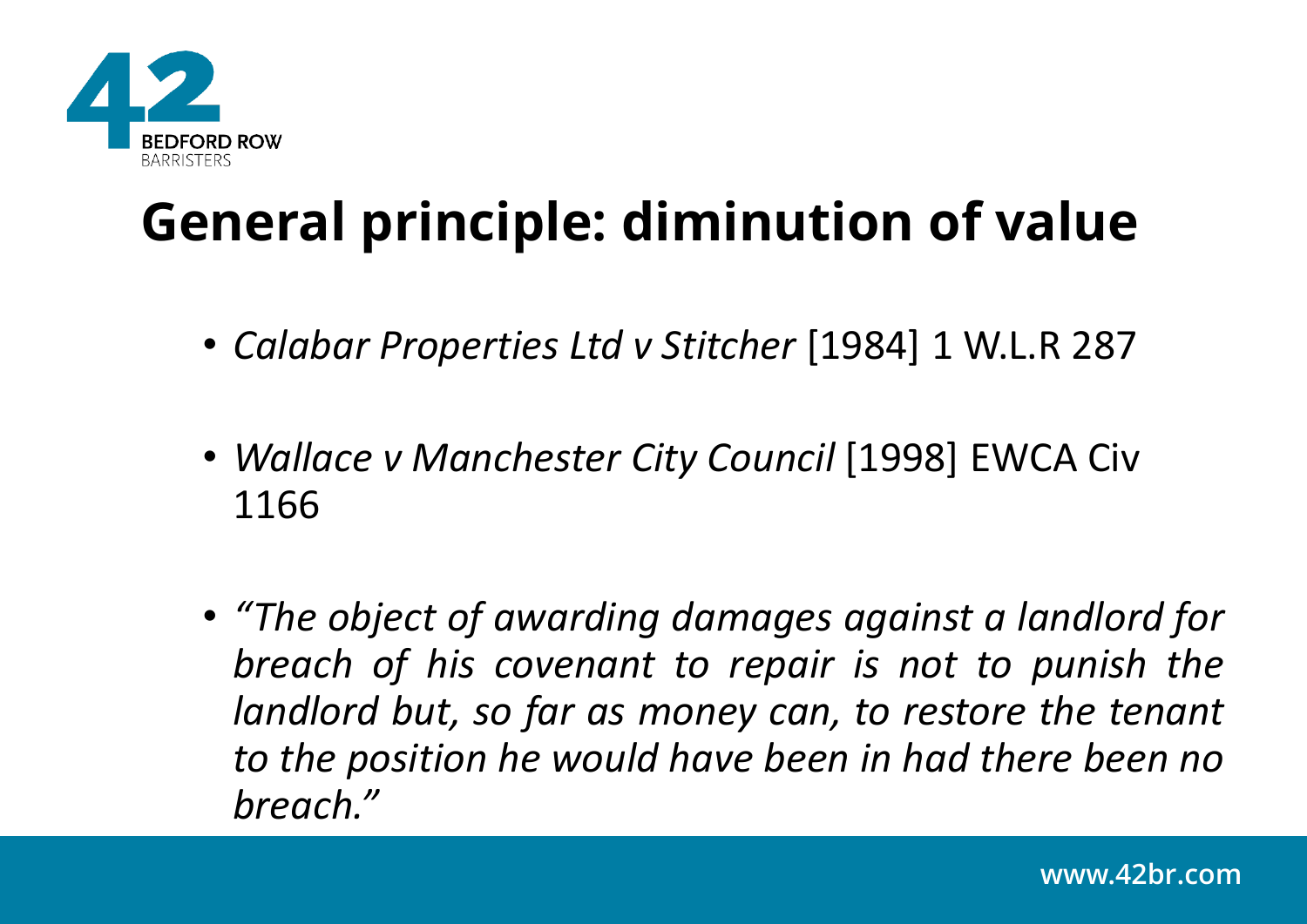

#### **In occupation or not?**

- In occupation: loss of comfort, loss of enjoyment and the inconvenience, disappointment and distress of having to live with the disrepair.
- Not in occupation: Interference with a property right as well as the stress and inconvenience of tolerating that interference.
	- Usually lower sum than if tenant in occupation (Re *Moorjani v Durban Estates* [2015] EWCA Civ 1252).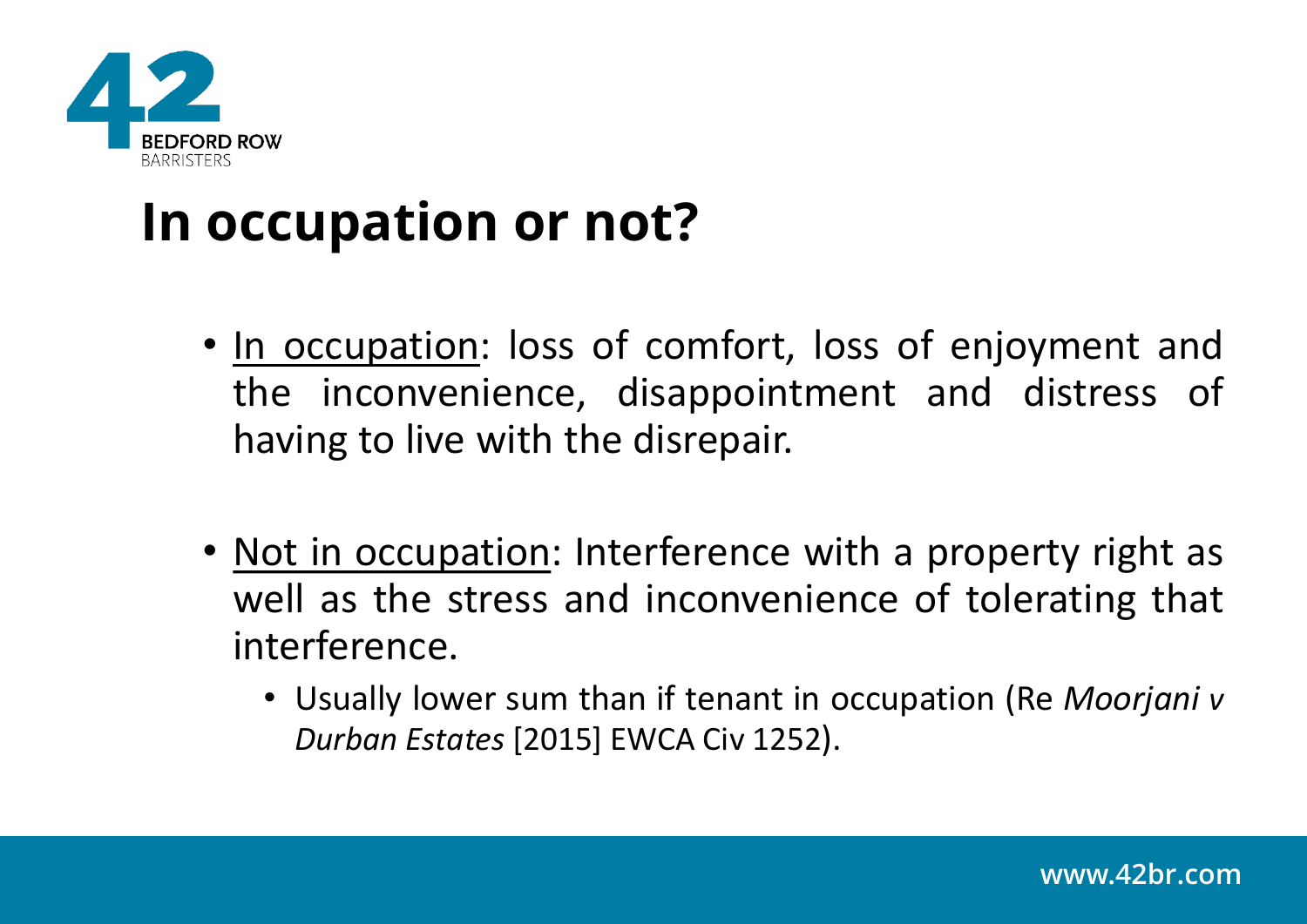

# PART 2

#### Current methods of calculation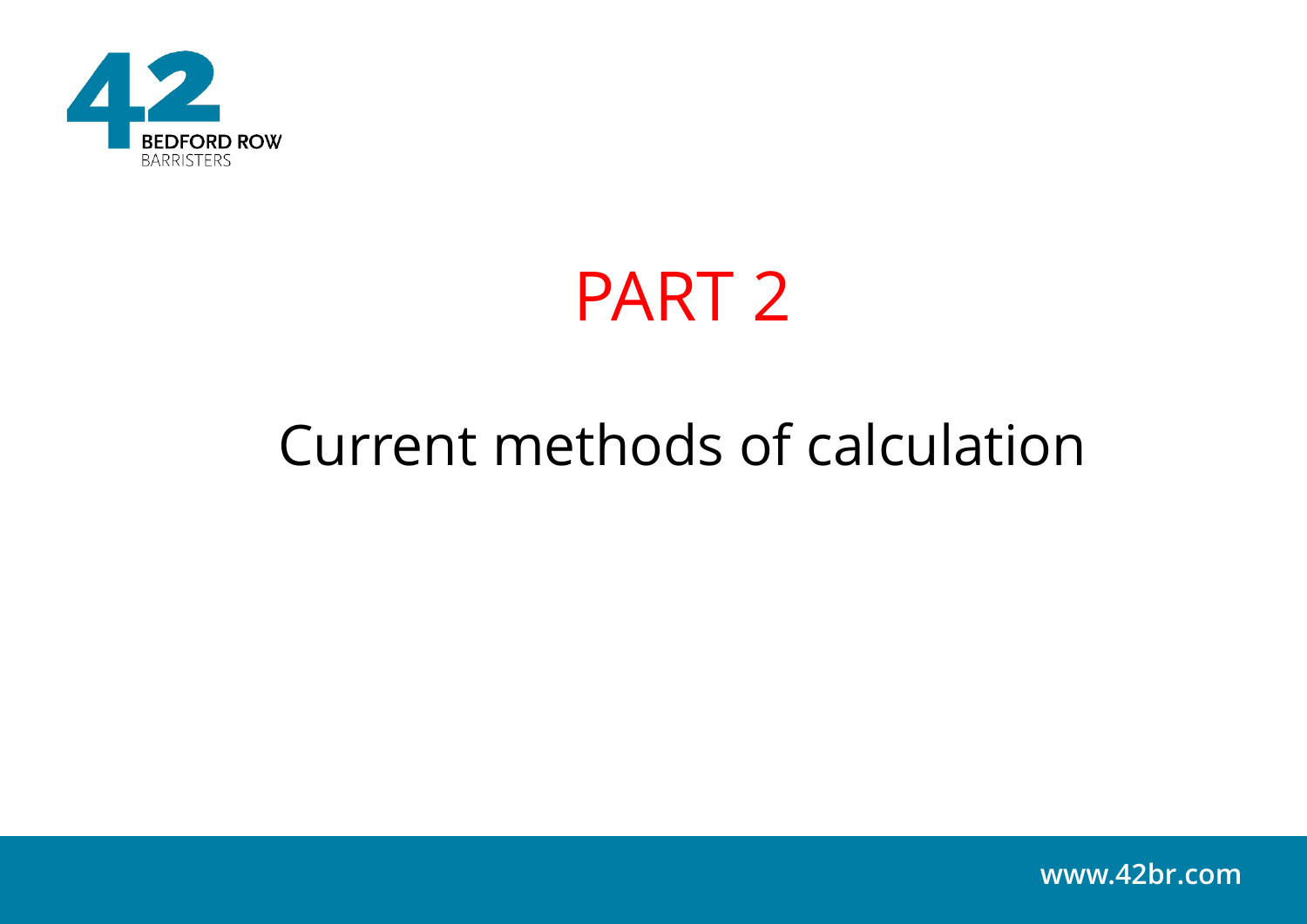

### **Wallace v Manchester City Council**

- Method 1: Global assessment
- Method 2: Notional reduction in rent
- Method 3: Combination of methods 1 and 2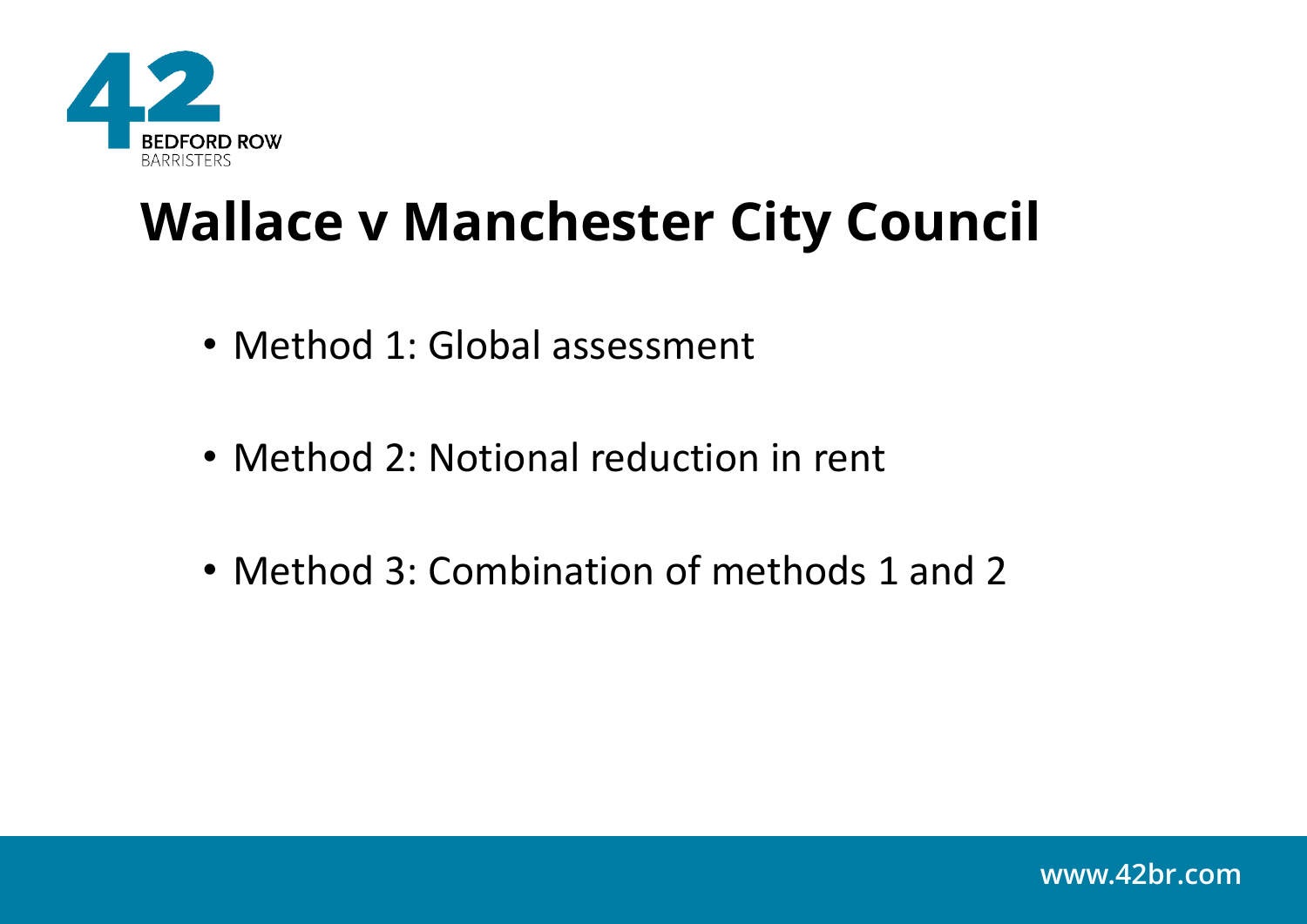

## **Method 1: global assessment**

- Quantum reports
- Difficulties with like for like
- Inflation
- *English Churches v Shine* [2004] EWCA 434

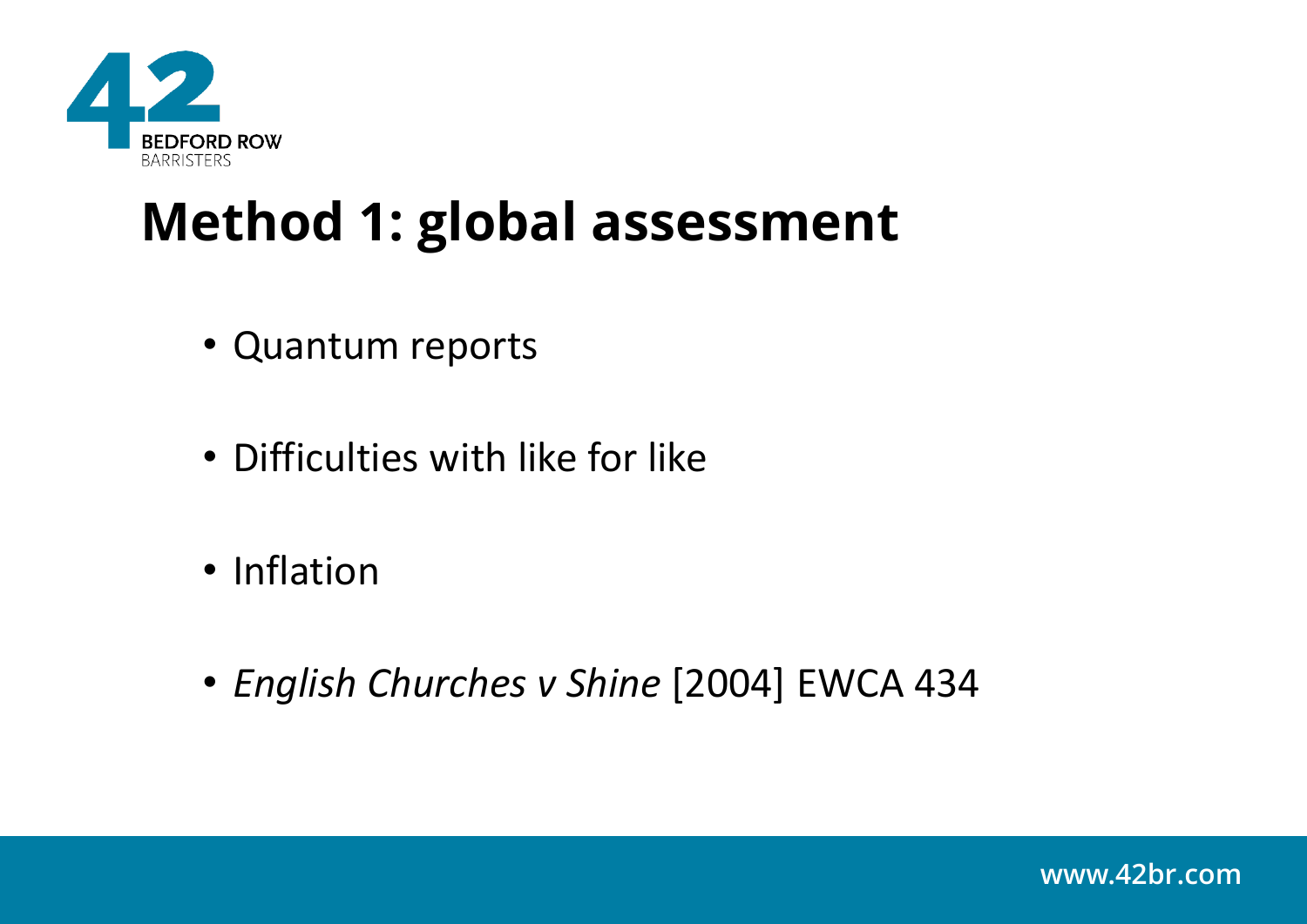

## **English Churches v Shine**

• "*if an award for stress and inconvenience arising from a landlord's breach of the implied covenant to repair is to exceed the level of the rental payable, clear reasons need to be given by the court for taking that course, and the facts of the case – notably the conduct of the landlord – must warrant such an award."*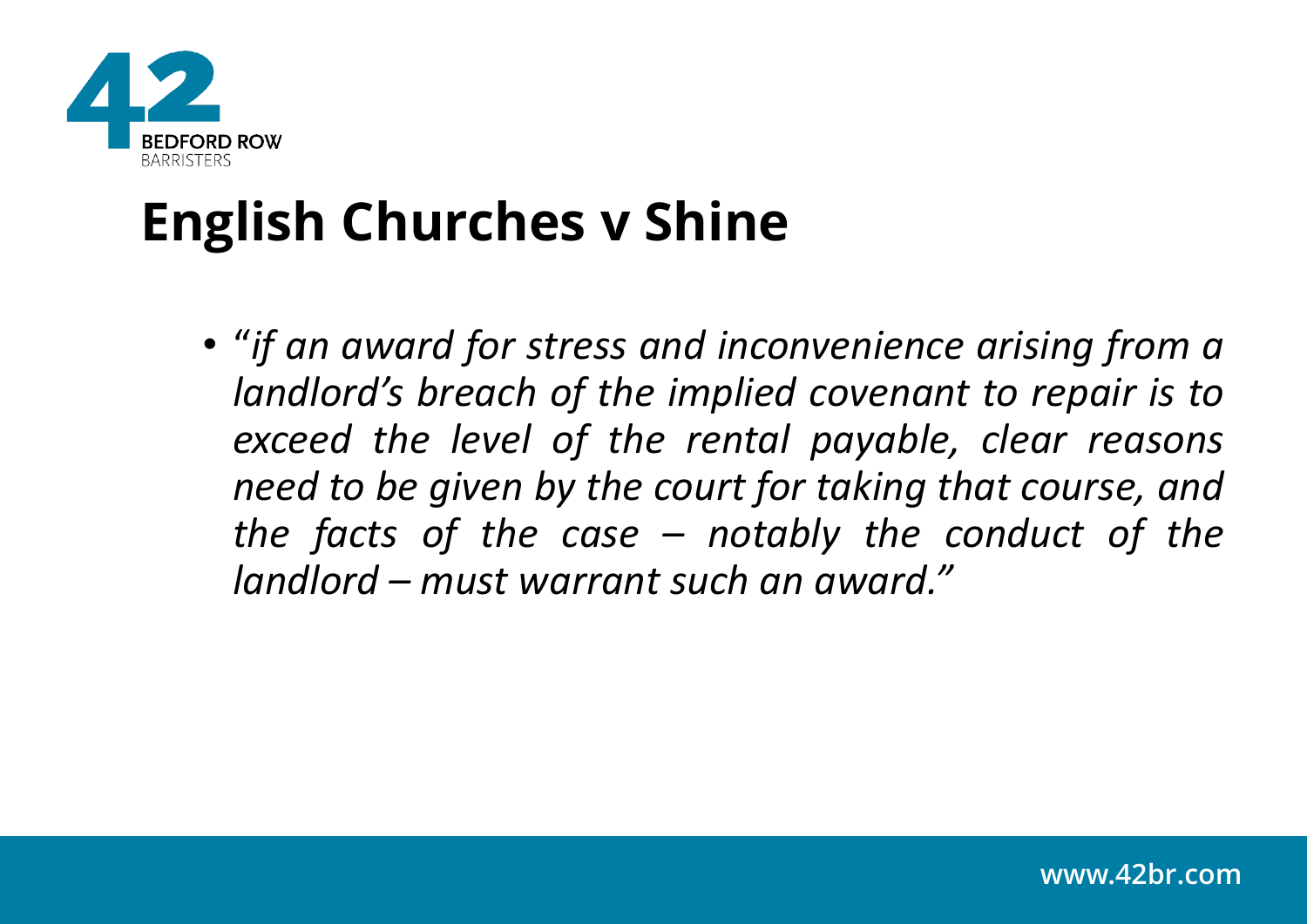

#### **Global assessment conclusions**

- Useful to 'check your workings'
- Potentially helpful if acting for the tenant and there is a low rent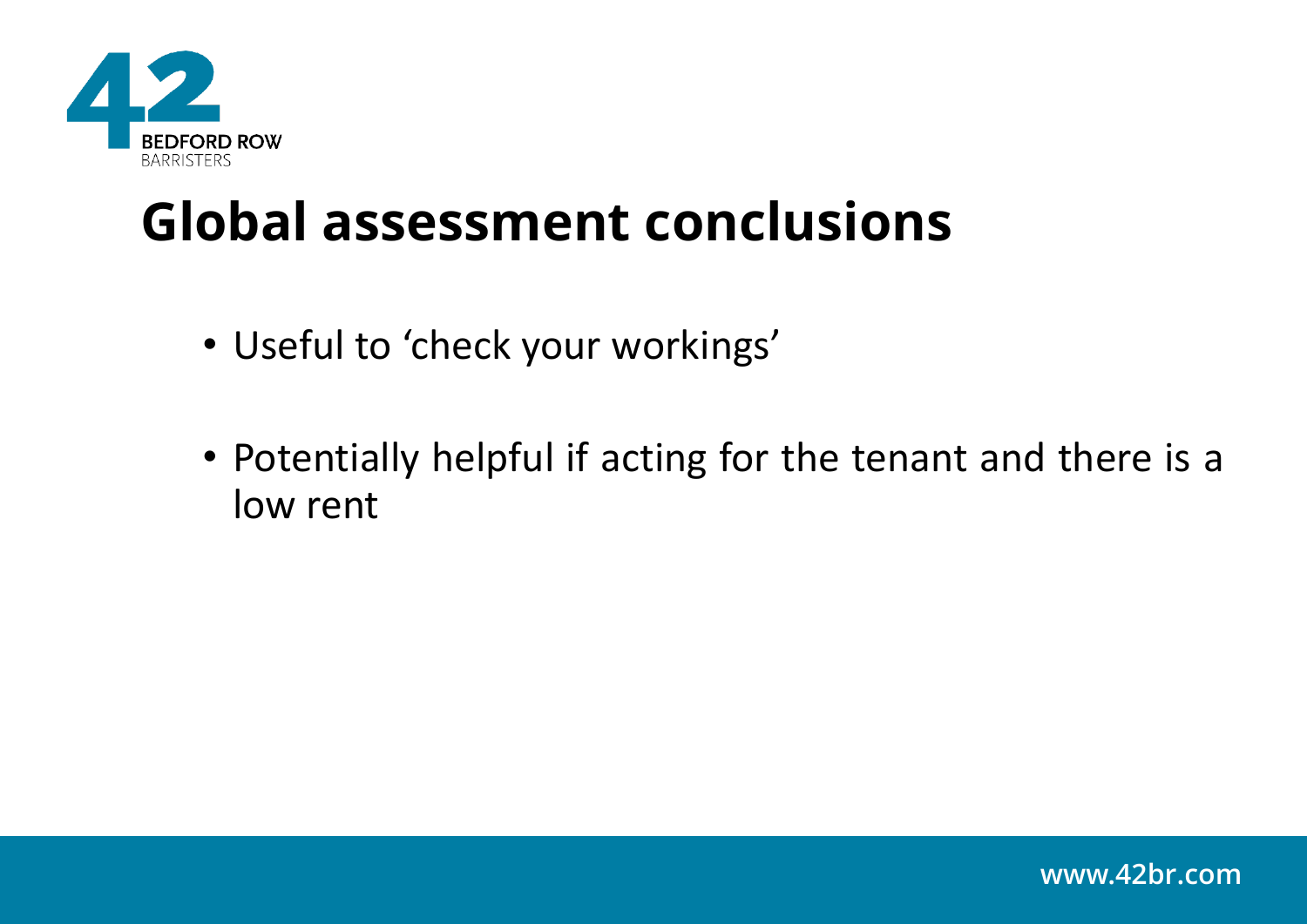

## **Method 2: notional reduction in rent**

- Use the actual/market rent for the period(s) of disrepair (may need to calculate an average rent)
- Payment of rent through HB / UC does not matter
- Tenant vs leaseholder
- Option 1: grouping disrepair into periods
- Option 2: applying % to each specific item of disrepair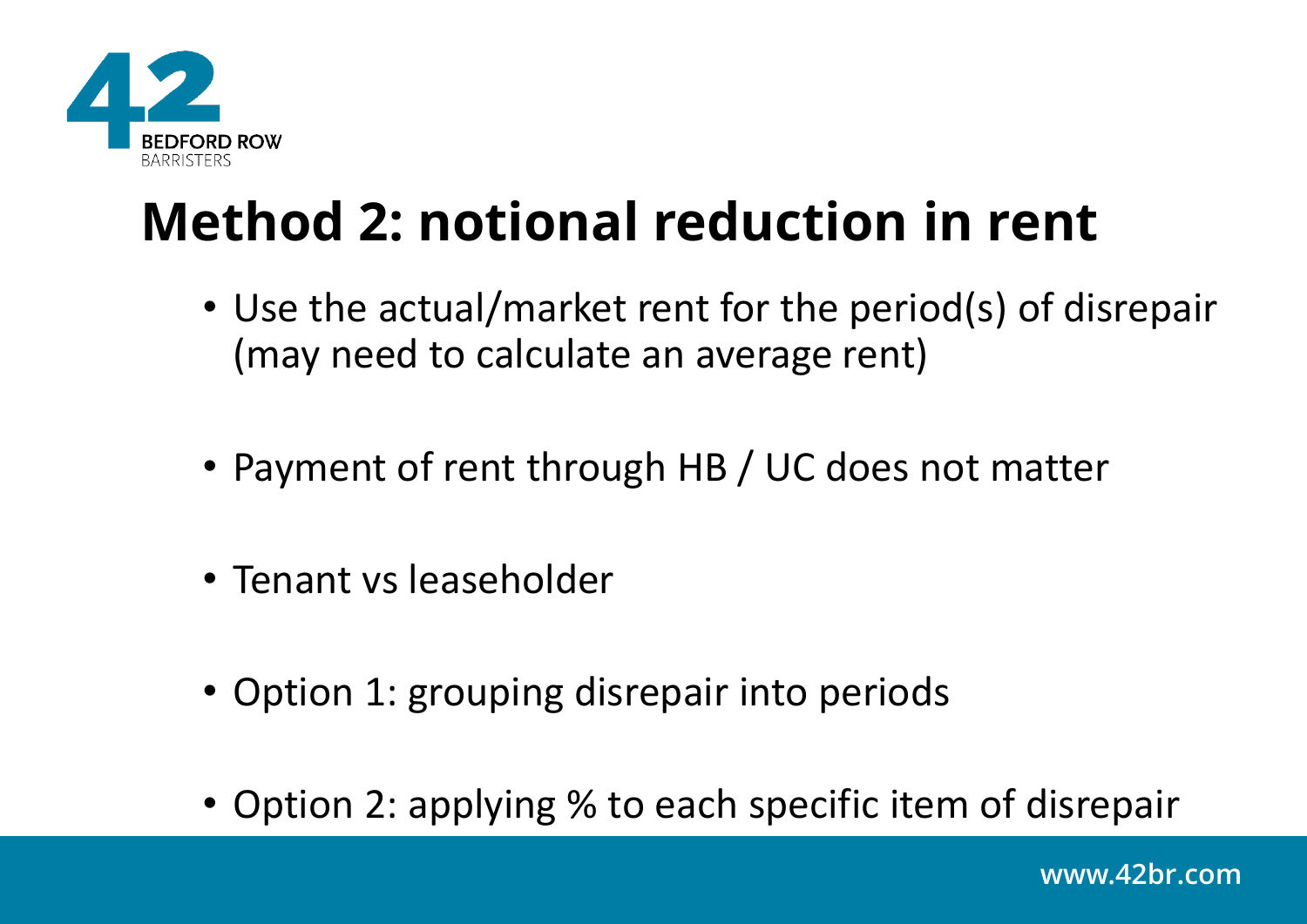

### **Option 1: grouping disrepair into periods**

- Damp in one room between 2018-2019 = 5%
- Damp still not remedied until 2020, by which time mould has grown and it has affected more areas = 10%
- So: two periods of loss, 5% RR between 2018-2019, then 10% RR between 2019-2020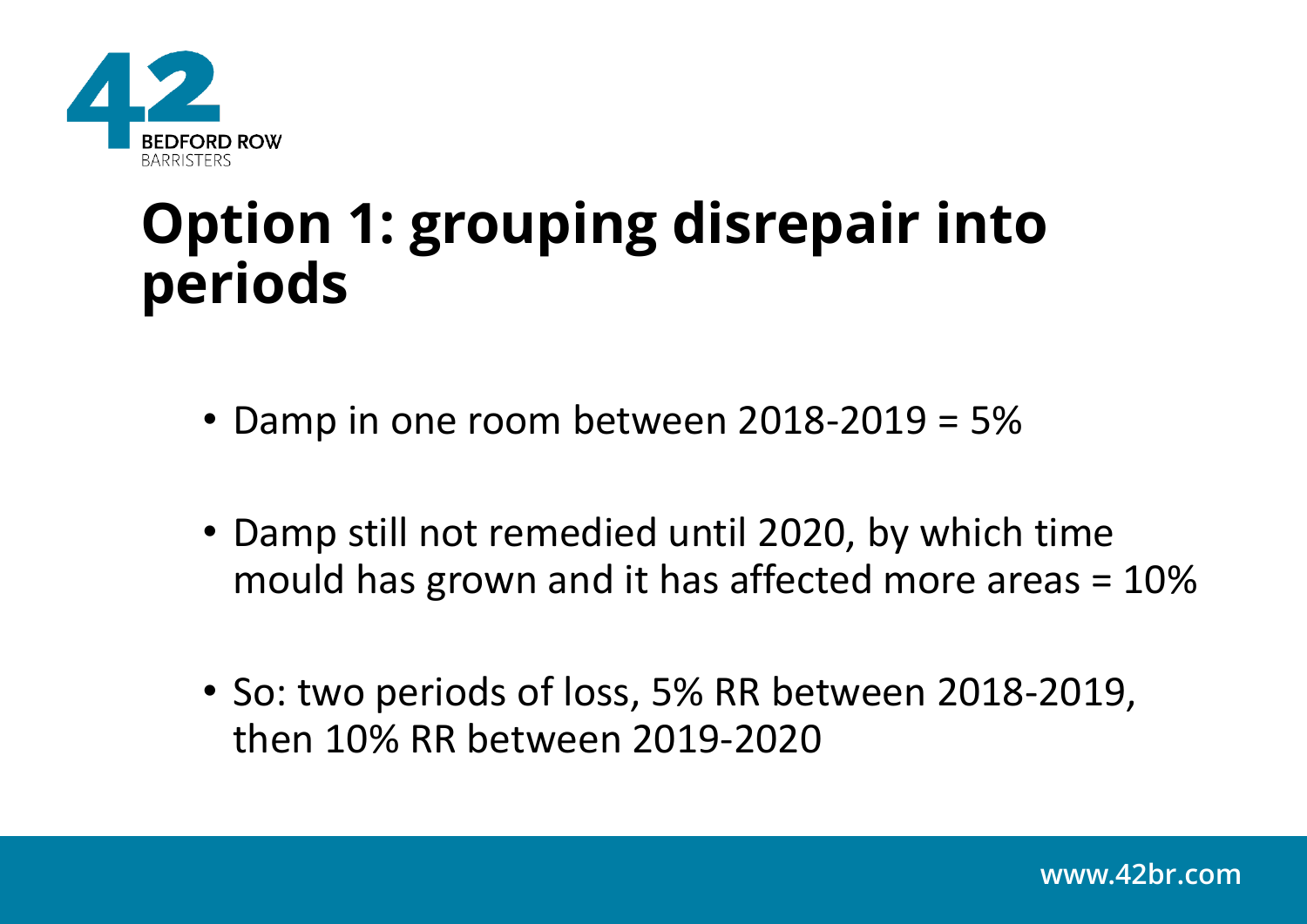

#### **Option 2: applying % to each specific item of disrepair**

- 3 year claim period:
	- Defective intercom for entire period = 2%
	- Broken bath panel for 6 months = 1%
	- Leak for 1 month  $= 5\%$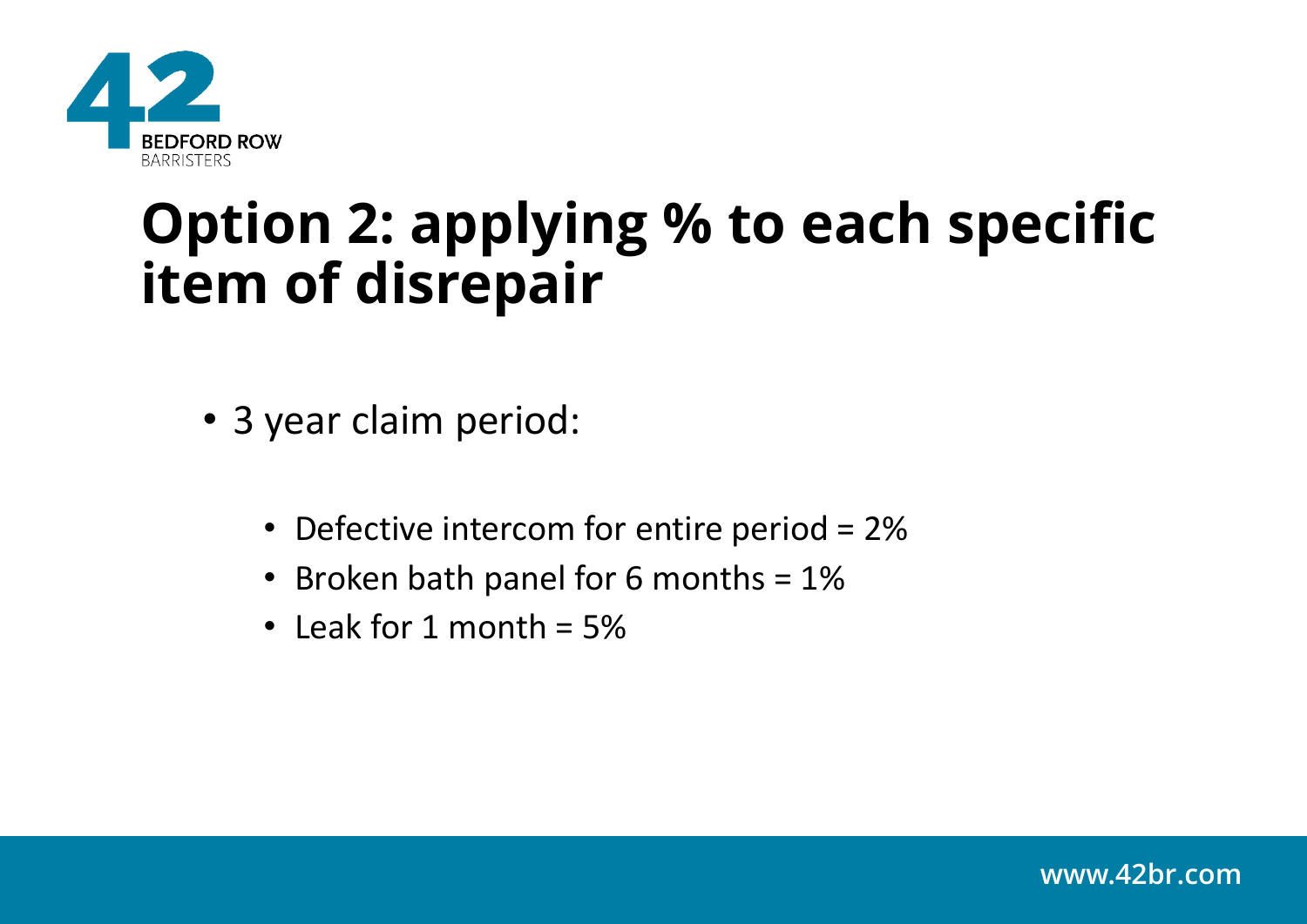

### **How to know what % to apply?**

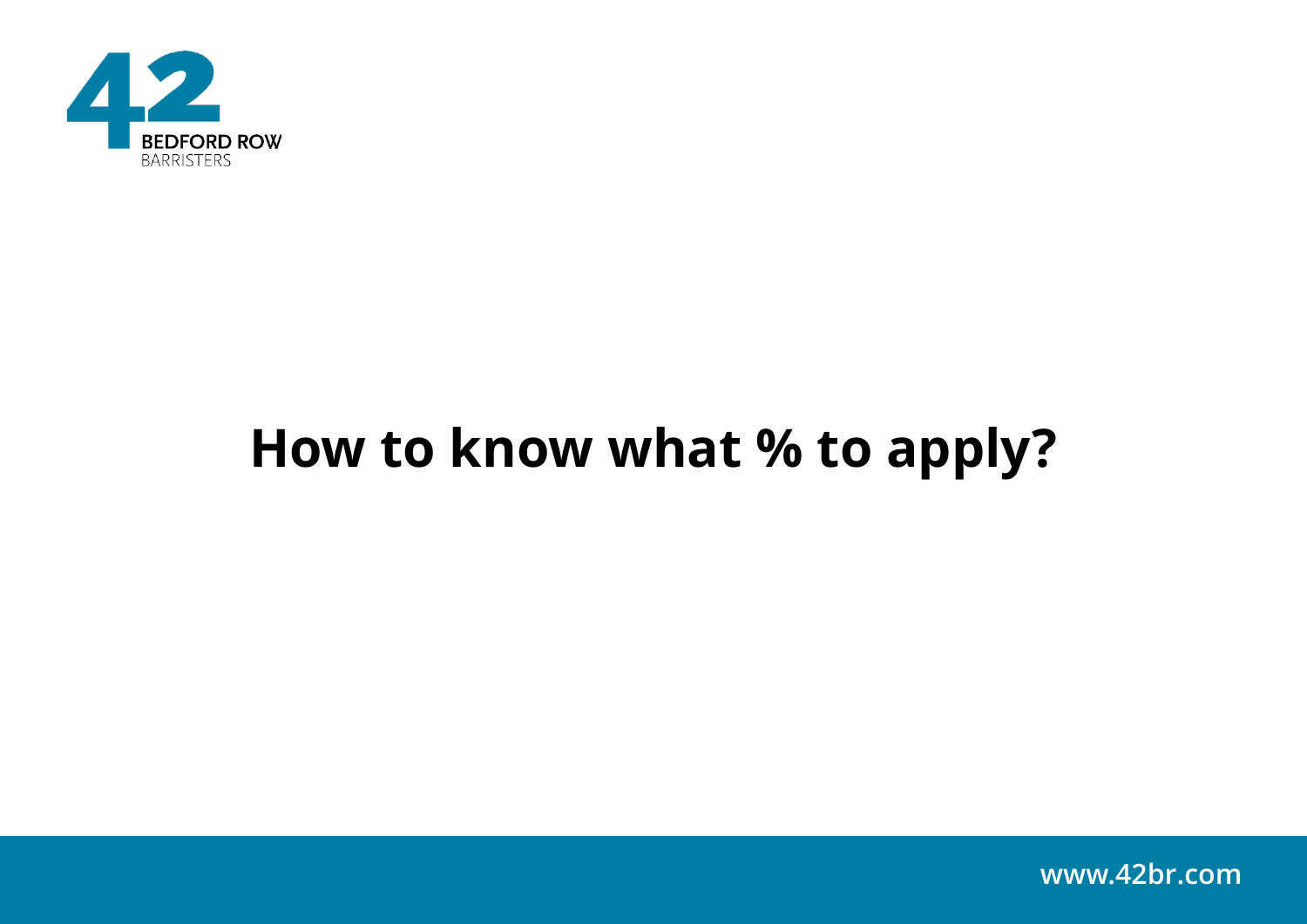

### **Minor disrepair**

- Wallpaper staining, broken shelf, minor isolated damp, broken intercom etc.
- $1 10%$

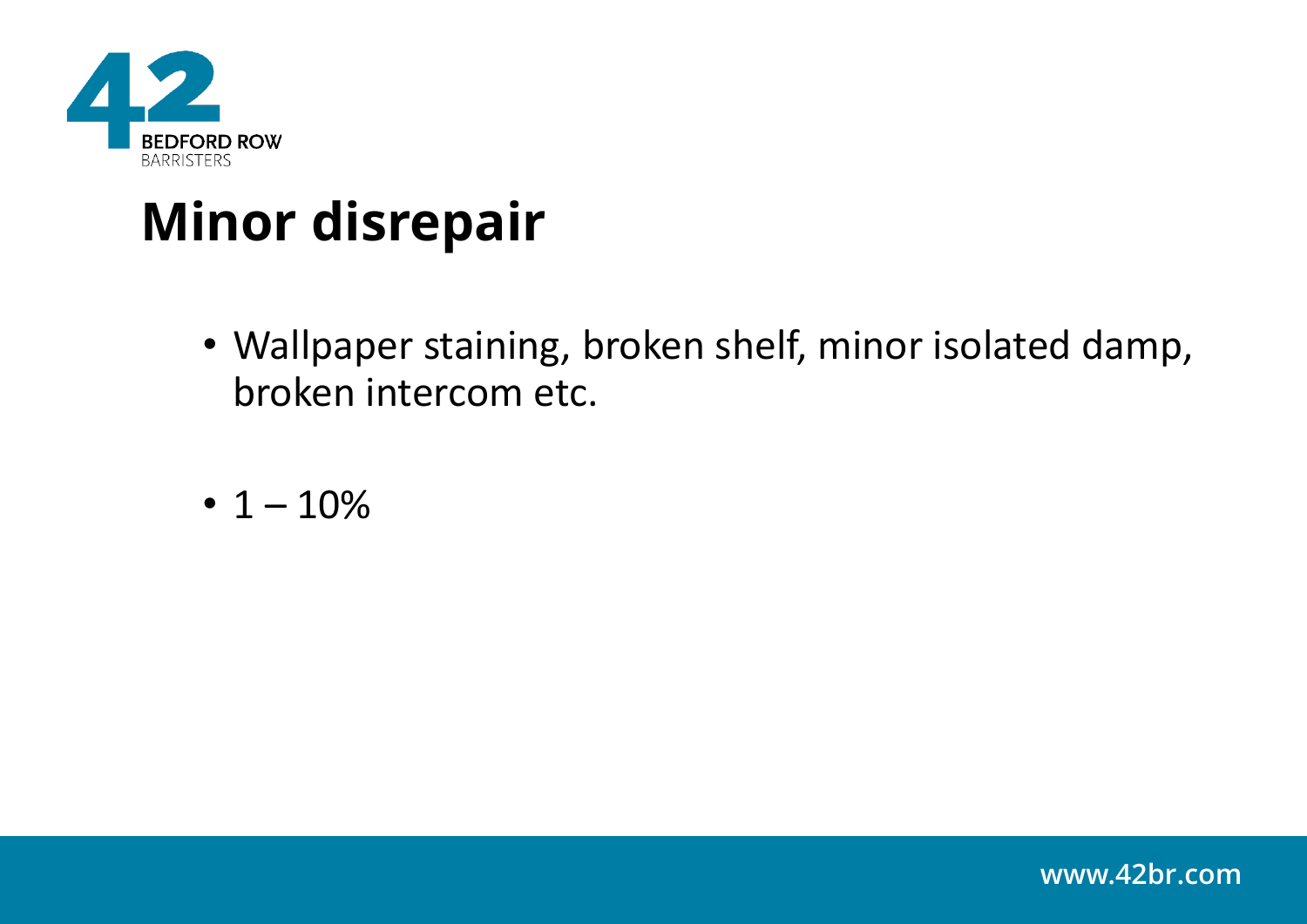

## **Major disrepair**

- Accepted practice of dividing up the property into fractions
- 3 Bedroom house + living room + some uninhabitable rooms =  $(5)$  20% fractions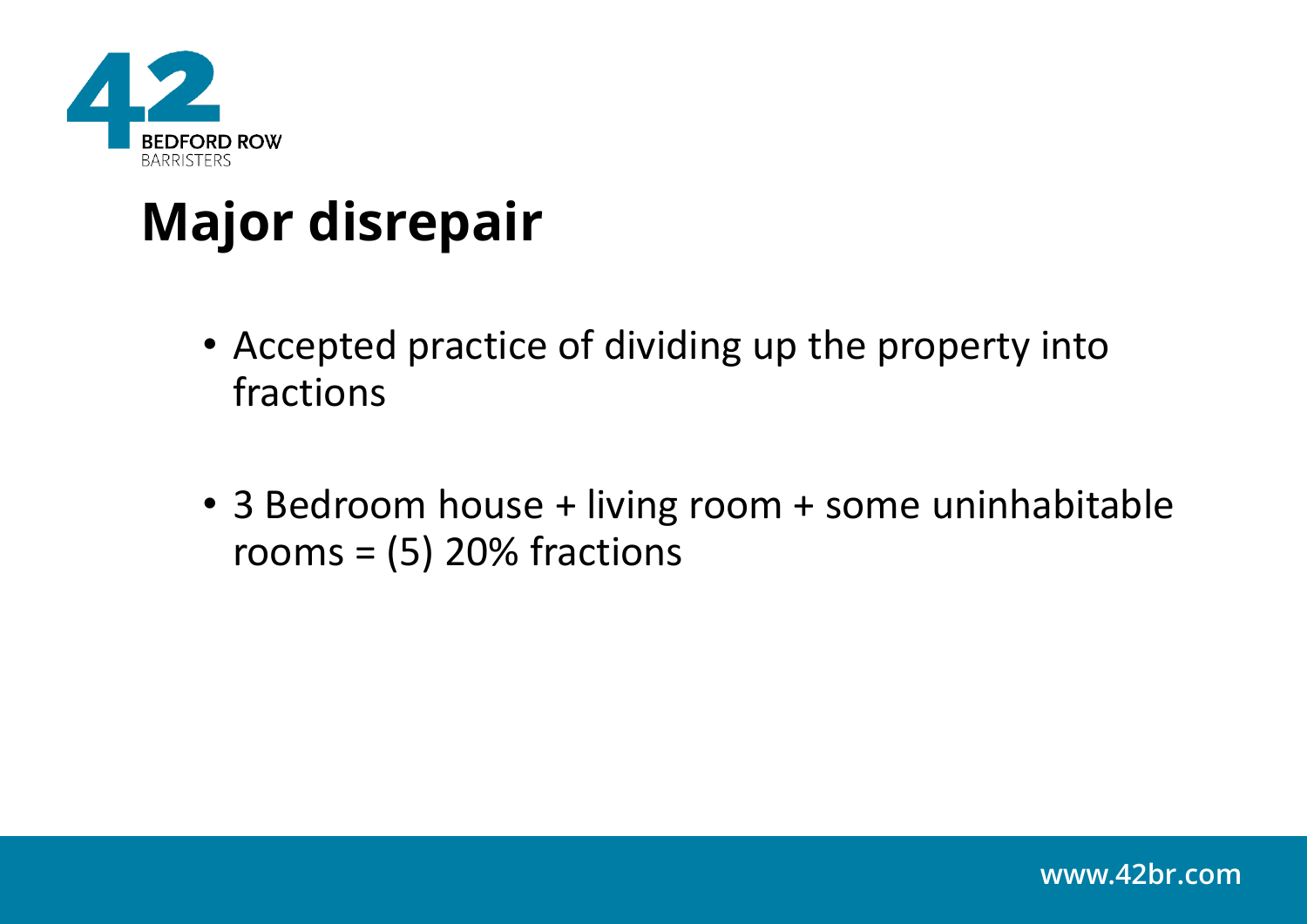

# **Option 1 or Option 2?**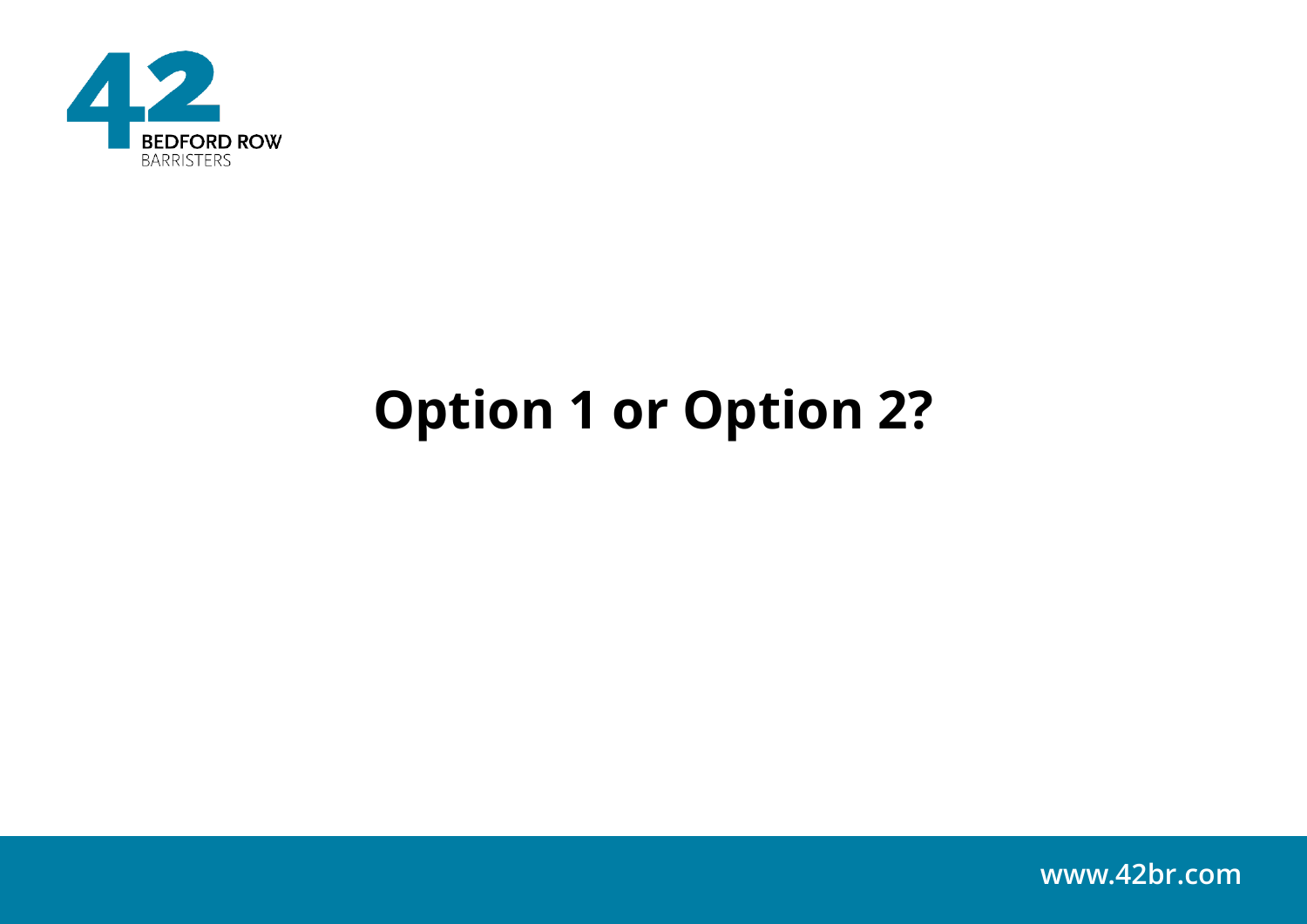

# PART 3

## Uplift and interest